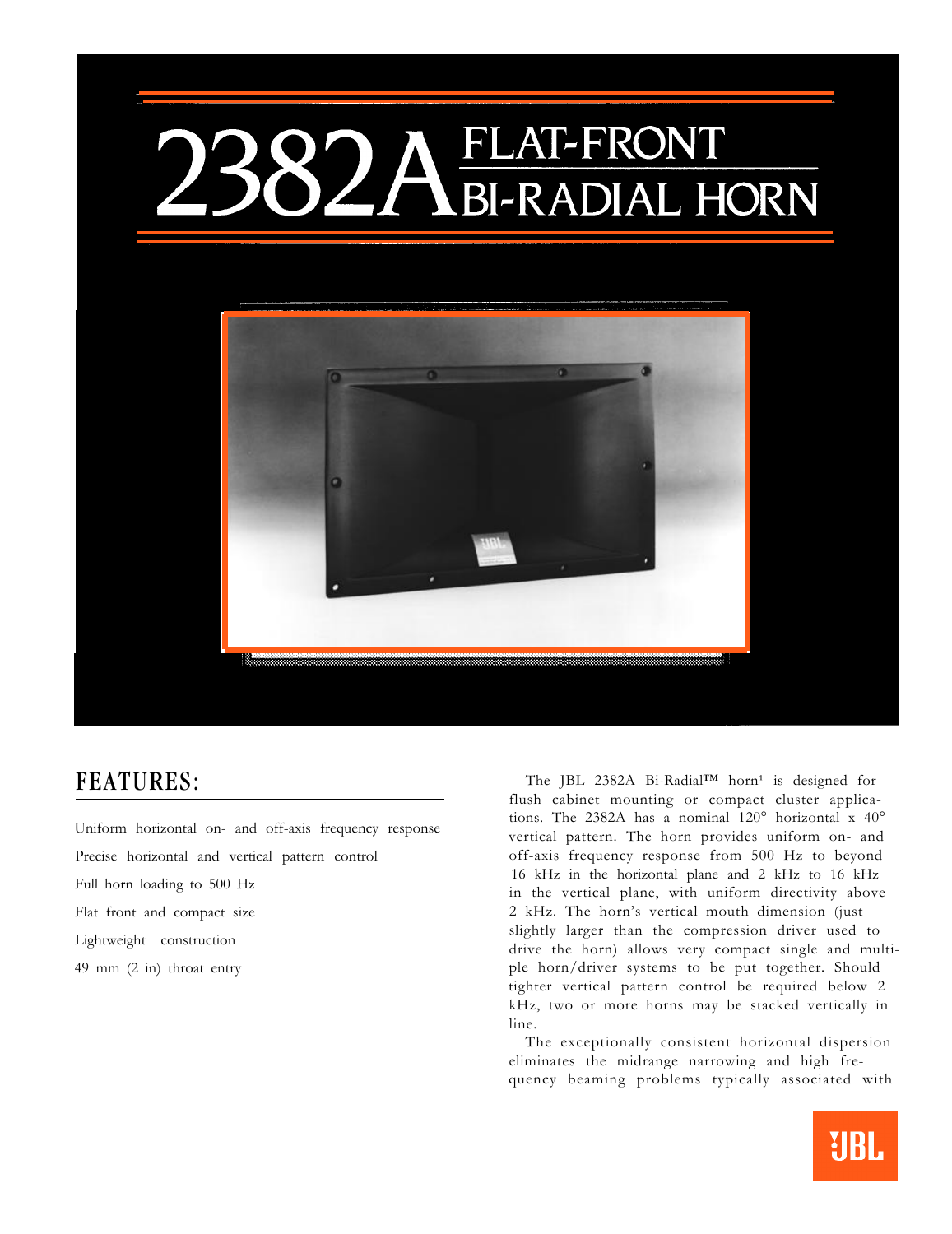conventional horn designs. Additionally, the predictable performance of the 2382A greatly simplifies cluster design. The need for horn overlapping is minimized, and lobing and comb filter effects are virtually eliminated.

Computer-aided design techniques were used to derive the horn contours in both horizontal and vertical planes. Using sidewall contours based on a polynomial power series equation, the horn design yields smooth response, low distortion, and consistent coverage over defined solid angles. The design avoids

the performance disadvantages of horns that feature sharp flare transitions and flat sidewalls. To ensure light weight, superior strength, and freedom from resonances, the horn is made of molded structural foam.

The 2382A will accept the 49 mm (2 in) throat 2441, 2445, or 2485 compression driver. With the addition of the 2327 adapter, the horn will also accept the 25 mm (1 in) throat 2425 driver.

<sup>1</sup>U.S Patent No 4,308.932 Foreign patents pending

## **SPECIFICATIONS:**

| Horizontal Coverage:                 |                      | Construction:           | Molded structural foam<br>(nominal 10 mm (0.38 in.)<br>wall thickness) |
|--------------------------------------|----------------------|-------------------------|------------------------------------------------------------------------|
| Angle Degrees $(-6 dB)$ :            | $120 (+ 10, -20)$    | Overall Dimensions:     |                                                                        |
| Average Range:                       | $500$ Hz $- 16$ kHz  | Mouth Height:           | $279$ mm $(11 \text{ in})$                                             |
| Vertical Coverage:                   |                      | Mouth Width:            | 445 mm (17.5 in)                                                       |
| Angle Degrees $(-6 dB)$ :            | $40 (+ 26, -11)$     | Length:                 | 236 mm $(9.28 \text{ in})$                                             |
| Average Range:                       | $2kHz - 16kHz$       | Mounting Dimensions:    |                                                                        |
| Directivity Index (DI):              | $9 (+3, -2 dB)$      | Rear Height:            | $235$ mm $(9.25$ in)                                                   |
| Directivity Factor (Q):              | $7.9 (+ 7.9, -2.9)$  | Rear Width:             | mm $(15.75 \text{ in})$<br>400                                         |
| Average Range:                       | $500$ Hz $- 16$ kHz  | Baffle Cutout Required: | (Front mounting only)                                                  |
| Usable Low-Frequency Limit:          | $400$ Hz             | Height:                 | 238 mm $(9^{7/8} \text{in})$                                           |
| Crossover Freaquency:<br>Recommended | $500$ Hz             | Width:                  | 403 mm $(15^{7/8} \text{ in})$                                         |
| Axial Pressure Sensitivity:          | 110 dB SPL, 1 W, 1 m | Net Weight:             | $1.62 \text{ kg} (3.5 \text{ lb})$                                     |
|                                      |                      | Shipping Weight:        | 3.42 $kg(7.5 1b)$                                                      |





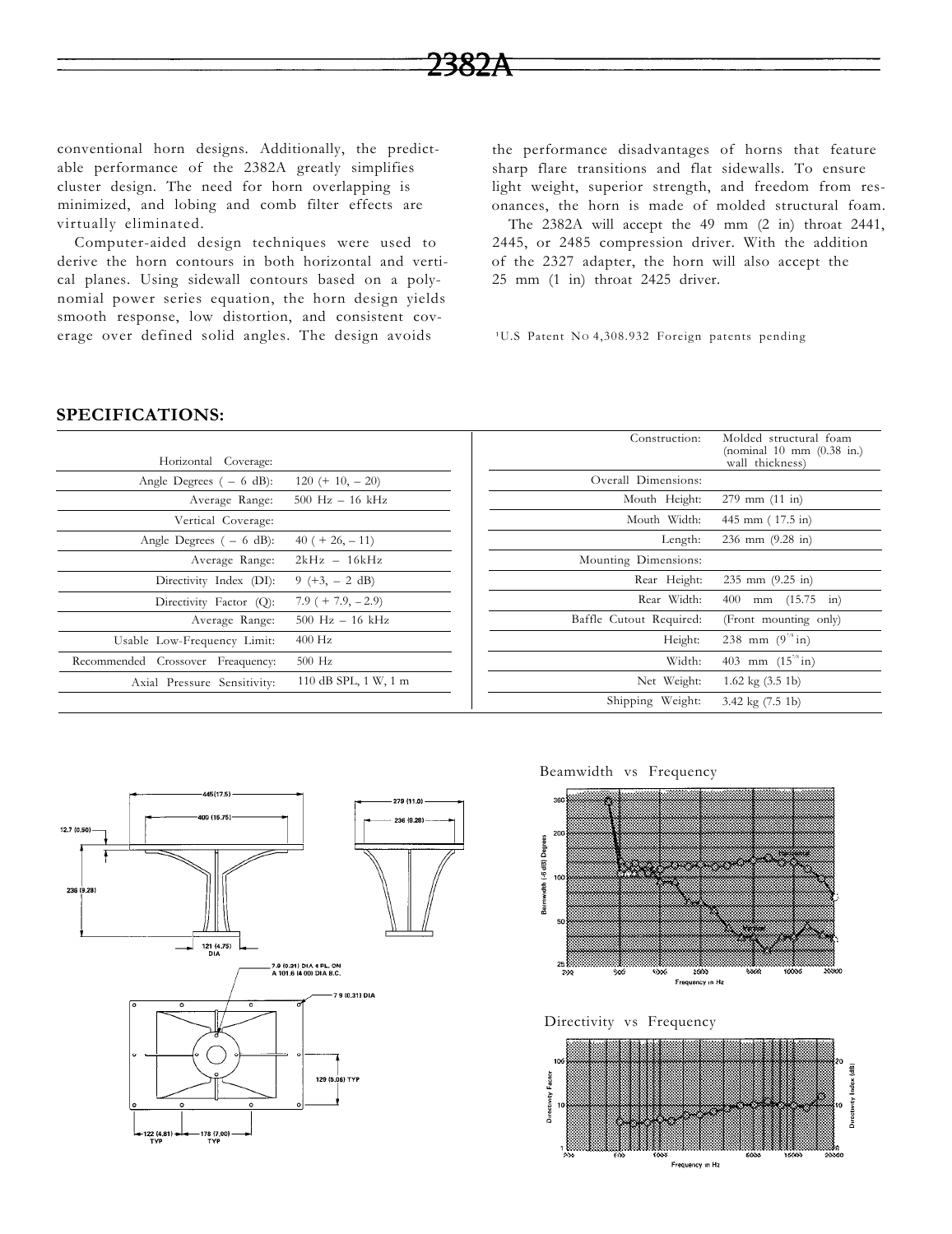## **Frontal Isobar Contours**



1 kHz octave bandwidth constant sound pressure contours from 0 dB to – 15 dB.



4 kHz octave bandwidth constant sound pressure contours. Same conditions as 1 kHz contours.



<del>73827</del>



2 kHz octave bandwidth constant sound pressure contours. Same conditions as 1 kHz contours.



8 kHz octave bandwidth constant sound pressure contours. Same as 1 kHz contours.